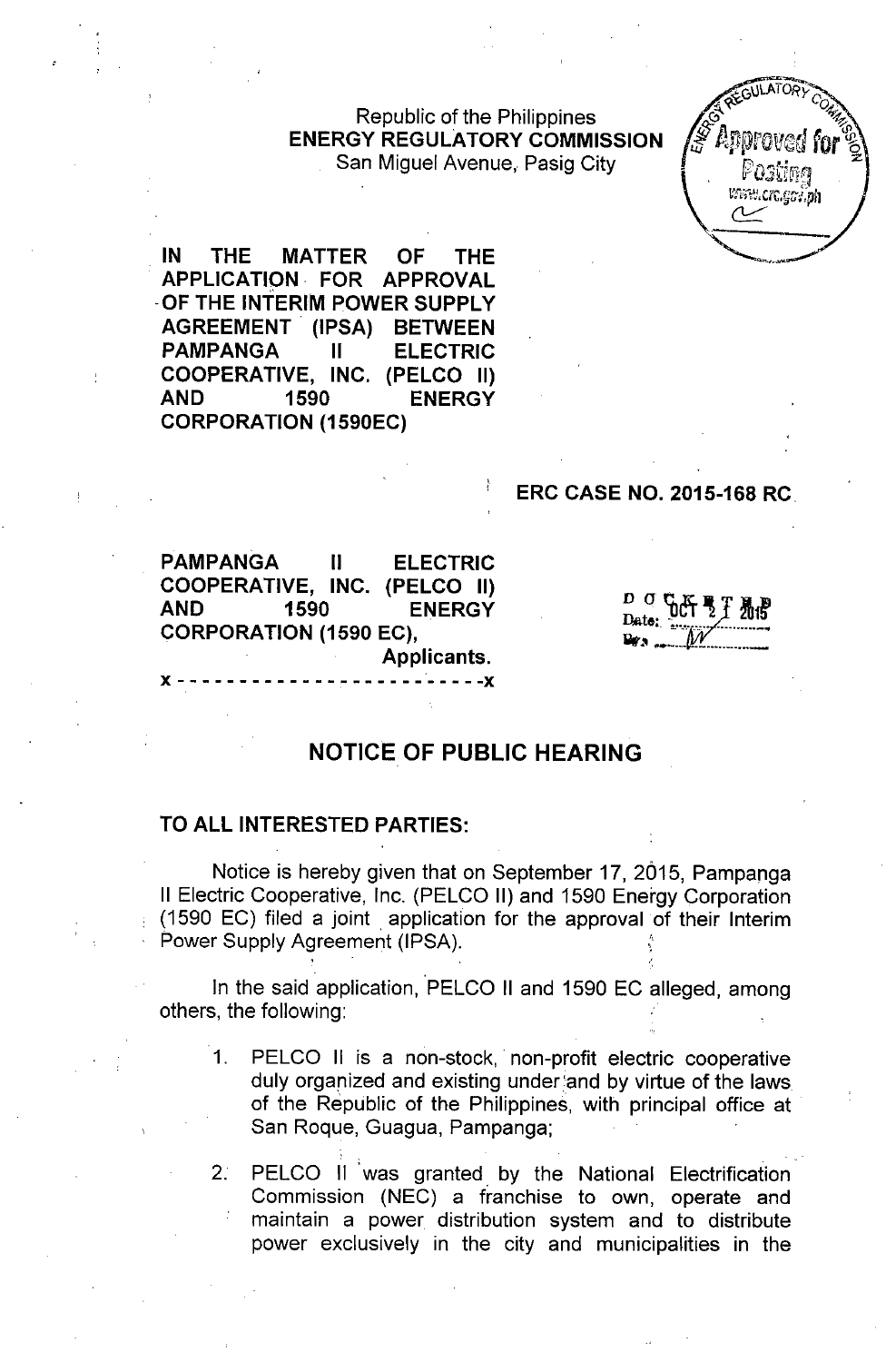Province of Pampanga, namely: Guagua, Bacolor, Porac, Sasmuan, Lubao, Sta. Rita and Mabalacat City;

- 3. 1590EC is a corporation duly organized and existing under the laws of the Republic of the Philippines with office address at 107 Midland Condominium, Gamboa Street, Legaspi Village, Makati City. It operates and manages the energy output of the 215 MW bunker oil-fired diesel engine power plant located at Bauang, La Union;
- 4. PELCO II's primary source of its electricity requirements is the 1,200 MW coal-fired thermal power plant being managed and controlled by San Miguel Electric Corporation (SMEC) located in Sual, Pangasinan;
- 5. In view of the scheduled outage of the Sual Power Plant from September 15, 2015 to November 15, 2015, there is a need for PELCO II to source the corresponding deficiency from an interim bilateral supply agreement, to mitigate exposure to the Wholesale Electricity Spot Market (WESM) for said period;
- 6. Under Section 45 (b) of Republic Act No. 9136 (R.A. 9136), distribution utilities (DUs) may enter into bilateral power supply contracts subject to review by the Commission;
- 7. As such, on September 7, 2015, PELCO II executed an IPSA with 1590EC for the purchase of up to 30 MW capacity and associated energy output from the Bauang Power Plant;
- 8. The salient features of the IPSA are as follows:

# "Article 1 Term and Effectivity

#### 1.1 Term of Agreement

- 1.1.1 This Agreement shall become effective on August 8, 2015 ("Commencement Date") and shall expire on November 15, 2015, unless terminated earlier in accordance with the terms of this Agreement or extended by the Parties ("Term").
- 1.1.2 Parties may extend the Term of the Agreement. Unless otherwise agreed upon by the Parties, the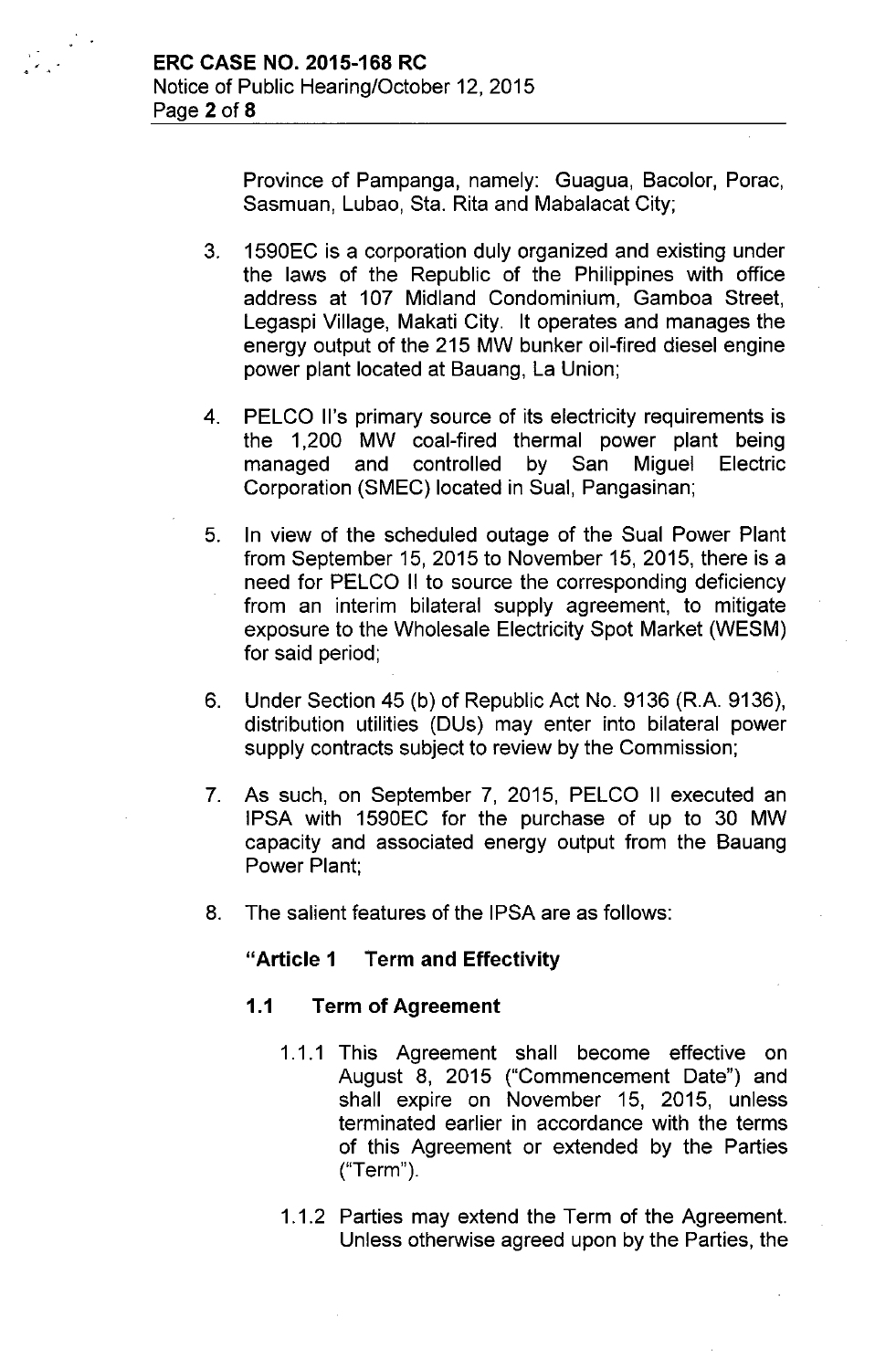terms and conditions of this Agreement shall continue to apply during any extension of the Term.

# 1.2 ERC Approval

- 1.2.1 Within five (5) days after the date of this Agreement, PELCO II and Power Supplier shall file a joint application with the Energy Regulatory Commission ("ERC") for the approval of this Agreement (including the Contract Price) ("ERC Application"). Both parties shall only seek a Final Approval ("FA") of this Agreement with the ERC.
- 1.2.2 If the ERC, in its FA, requires an amendment of any provision herein or authorizes a Contract Price that the Power Supplier finds to be unviable, the Parties shall re-negotiate the terms of this Agreement and/or the Contract Price within five (5) days from knowledge of the FA. If the Parties are unable to arrive at mutually acceptable renegotiated terms and/or Contract Price, Power Supplier may terminate the Agreement pursuant to Article 8.2. Thereafter, the Parties shall be absolved of their rights and obligations hereunder.

# Article 2. Sale and Purchase of Contract Capacity and Associated Energy

#### 2.1 Supply of Power

Subject to the terms and conditions of this Agreement:

- 2.1.1 Immediately upon issuance of the FA by the ERC, subject to Article 1.2.2 above, Power Supplier shall make available, sell and deliver to PELCO II, and PELCO II shall purchase from Power Supplier the Contract Capacity and Associated Energy at the Contract Price determined in accordance with Appendix A.
- 2.1.2 Power Supplier shall not, without PELCO II's prior written consent, sell, divert, transfer, dedicate,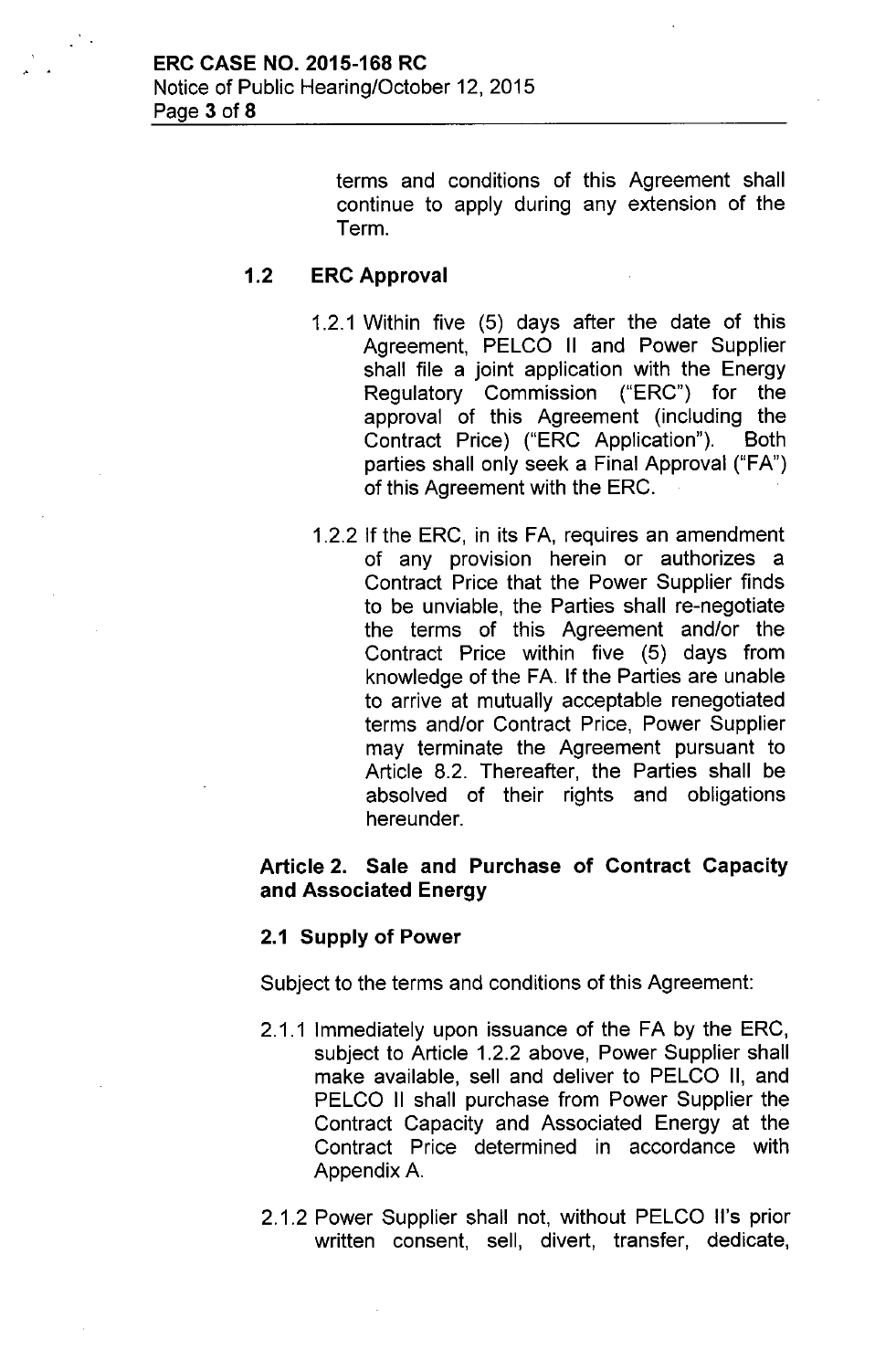reserve or assign all or any portion of the Contract Capacity and Associated Energy to any person other than PELCO II.

2.1.3 Power Supplier shall not be entitled to any planned/scheduled or forced outage allowances. In case of any such outage, Power Supplier shall procure replacement capacity and/or energy, and PELCO II shall purchase the same at the Contract Price.

xxx

### Article 4. Billing and Payment

xxx

### 4.2 Payments

- 4.2.1 Provided that PELCO II receives the Final Invoice within the time set forth in Section 4.1.5, each Final Invoice shall be due and payable not later than 3:00 p.m. Philippine Time, in immediately available funds on or before the twenty-fifth  $(25<sup>th</sup>)$  day of the calendar month following the month in which the end of the Billing Period for such Final Invoice relates ("Payment Date"); provided that PELCO II shall not be required to make payment on any Final Invoice that is manifestly in error, apparently invalid or not in the form or substance contemplated by this Agreement.
- 4.2.2 If PELCO II disputes all or any portion of a Final Invoice for a reason other than a manifest error in, or the patent invalidity or incorrect form or substance of, such Final Invoice, PELCO II shall, nonetheless, pay the full amount of such Invoice. Any payment by PELCO II under this Section is without prejudice to PELCO II's right at a later date to dispute, protest or question any amount so paid.

#### xxx

# Article 5. Taxes, Fees and Costs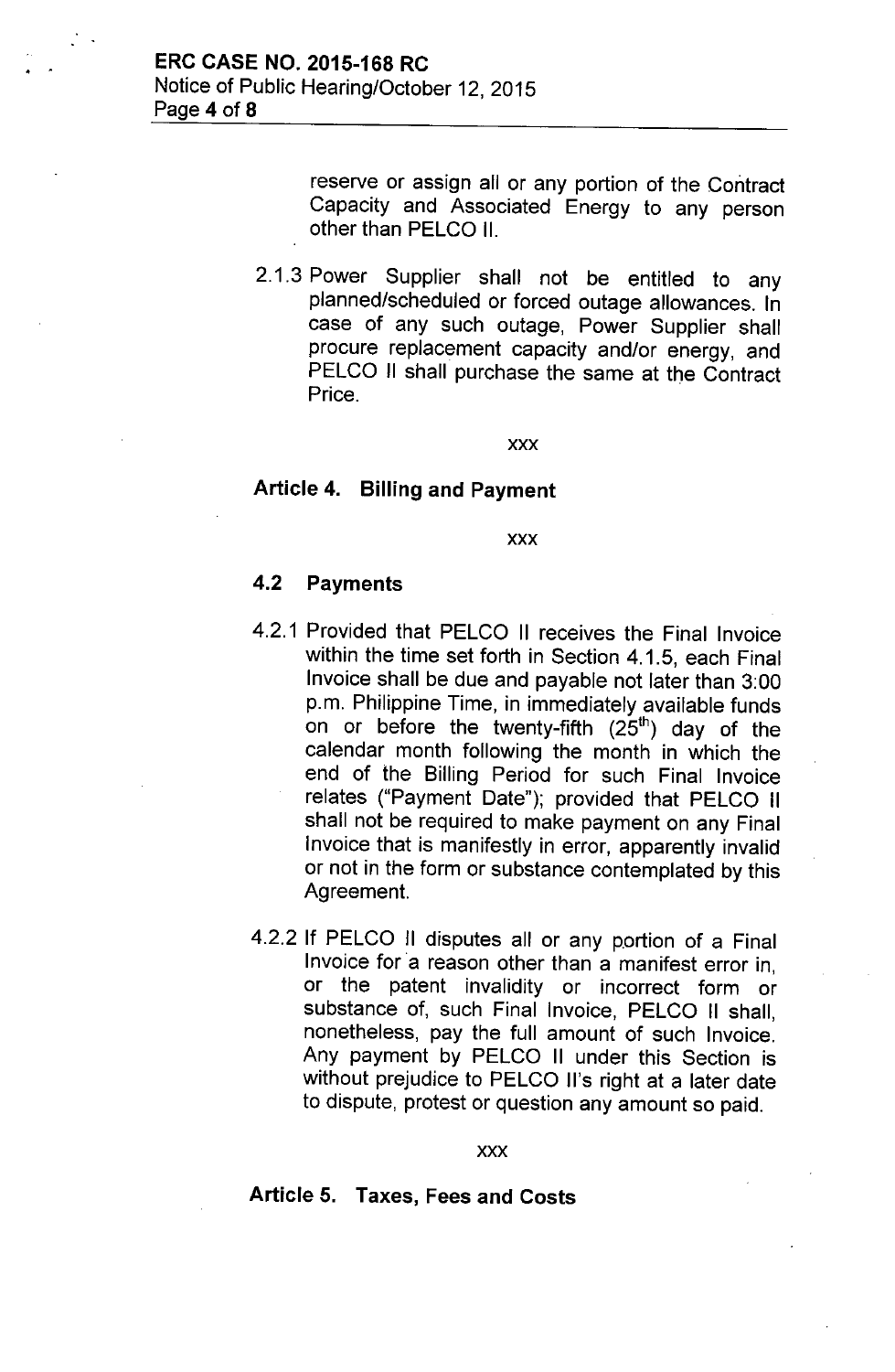## 5.1 Responsibility for Taxes, Fees and Costs

- 5.1.1 Power Supplier shall be responsible for and shall make timely payment of the following amounts:
	- (a) WESM Costs Power Supplier;
	- (b) Benefits to Host Communities Charges; and
	- (c) VAT on the foregoing amounts, if any.

Power Supplier shall also be liable for the payment of all other existing taxes, fees, charges and costs (including penalties) arising from this Agreement that properly pertain to the business of Power Supplier.

- 5.1.2 PELCO II shall be responsible for and shall make payment of the following amounts in connection with the purchase of Contract Capacity and Associated Energy:
	- (a) VAT on Contract Capacity and Associated Energy in accordance with Bureau of Internal Revenue ("BIR") Revenue Memorandum Circular No. 61-2005 and ERC Resolution No. 20-2005, except in respect of any portion thereof that applies to VAT zero-rated and VAT-exempt customers of PELCO II;
	- (b) WESM line rental charges for the transmission of Associated Energy from the Plant to the delivery point; and
	- (c) National Grid Corporation of the Philippines Charges.

Notwithstanding this Section, PELCO II shall, at all times, be liable for payment of all other existing taxes, fees, charges and costs (including penalties) arising from this Agreement that properly pertain to the business of PELCO II.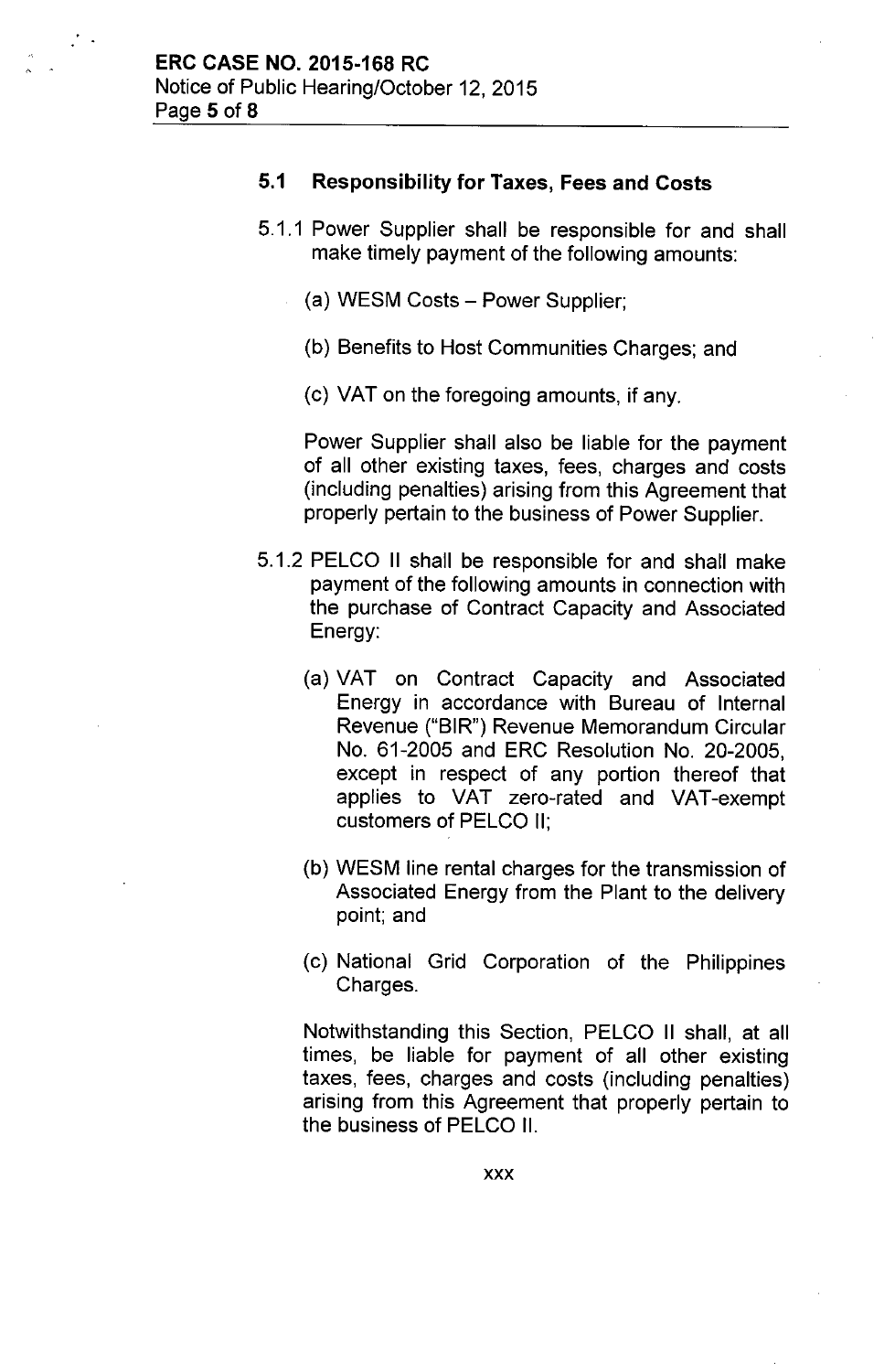# Article 8. Termination

- 8.1 Either Party shall have the right to terminate this Agreement by serving thirty (30)-day advance written notice to the other due to violation of any of the provisions hereof or any of the grounds provided for herein; Provided, that the termination under this Section shall not prejudice the right of the aggrieved Party to seek reimbursement or indemnification from the Party at fault, for any damages or losses that may be incurred as a result of the termination.
- 8.2 This Agreement is deemed terminated if:
	- (a) After forty (40) days from filing of the ERC Application, the ERC has not issued an ERC FA; or
	- (b) The Parties fail to arrive at mutually acceptable renegotiated terms and/or Contract Price pursuant to Article 1.2.2 of this Agreement.

xxx"

Under the IPSA (Appendix A), estimated Contract Price would be PHP7.80 per kWh.

- 9. It should be noted that the Contract Price under the IPSA is the rate approved by the Commission in its Decision dated May 12, 2014 in ERC Case No. 2014-035 RC.;
- 10. Accordingly, the simulated delivered prices under the IPSA for the months of September, October and November 2015 are PhP8.1165/kWh, PhP8.0659/kWh and PhP7.9063/kWh, respectively, as shown in the sample computation below:

| Rate Impact of 1590 EC IPSA (September 2015 to November 2015) |                         |                         |      |        |                                     |        |        |                                                  |        |        |  |
|---------------------------------------------------------------|-------------------------|-------------------------|------|--------|-------------------------------------|--------|--------|--------------------------------------------------|--------|--------|--|
|                                                               | <b>Capacity</b><br>(MW) | <b>Dispatch</b><br>(MW) |      |        | <b>Delivered Price</b><br>(PhP/kWh) |        |        | <b>Cost of Sourced</b><br>from WESM<br>(PhP/kWh) |        |        |  |
| 1590                                                          |                         | Sept**                  | Oct. | Nov*** | Sept**                              | Oct    | Nov*** | Sept <sup>**</sup>                               | Oct    | Nov*** |  |
| <b>EC</b>                                                     | 30                      | 2.88                    | 9.00 | 6.48   | 8.1165                              | 8.0659 | 7.9063 | 9.5495                                           | 8.4156 | 9.7204 |  |
| $Inability of Line$ Dontal Charge (1500 EC). DLDO 1400/LML    |                         |                         |      |        |                                     |        |        |                                                  |        |        |  |

Inclusive of Line Rental Charge (1590 EC): PhP0.1199/kWh

'\* Covers September 17 to September 25, 2015 only

\*\*\* Covers October 26 to November 15, 2015 only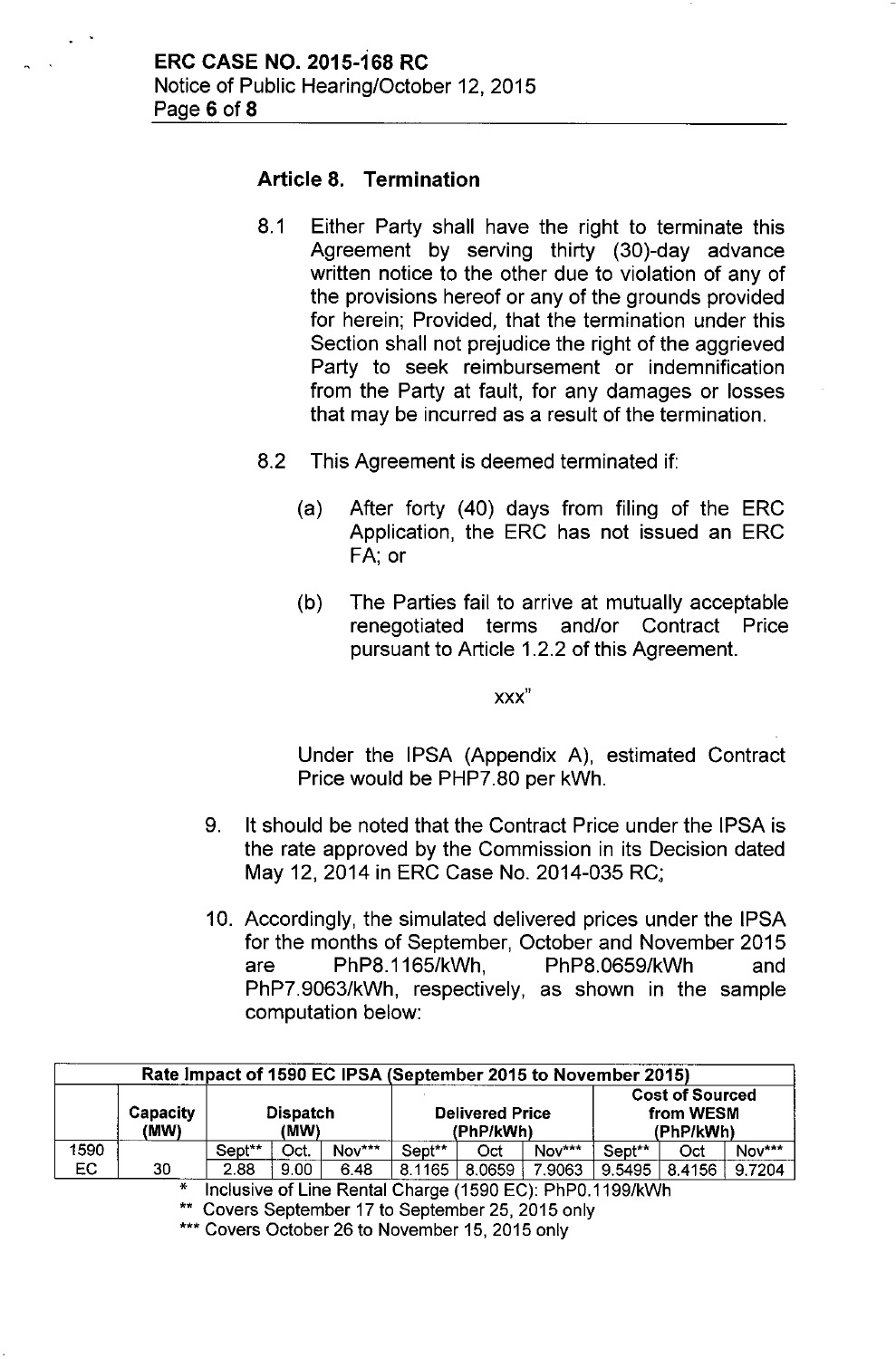| Impact to PELCO II's Generation Charge |               |                    |         |               |                    |         |                |                    |                                                |           |       |  |
|----------------------------------------|---------------|--------------------|---------|---------------|--------------------|---------|----------------|--------------------|------------------------------------------------|-----------|-------|--|
|                                        |               | September 2015     |         | October 2015  |                    |         |                | November 2015      | Sept to Nov 2015<br><b>Overall Rate Impact</b> |           |       |  |
|                                        | Gen<br>Charge | <b>Rate Impact</b> |         | Gen<br>Charge | <b>Rate Impact</b> |         | Gen<br>Charge  | <b>Rate Impact</b> |                                                |           |       |  |
|                                        | (PhP/kWh)     | PhP/kWh            | M PhP   | (PhP/kWh)     | PhP/kWh            | M PhP   | <b>PhP/kWh</b> | PhP/kWh            | M PhP                                          | PhP/kWh   | M PhP |  |
| Without<br>1590 EC<br><b>IPSA</b>      | 5.1632        |                    |         | 5.1240        |                    |         | 5.4447         |                    | -                                              |           |       |  |
| <b>With 1590</b><br><b>EC IPSA</b>     | 5.0524        | $-0.1108$          | $-4.13$ | 5.0361        | $-0.0879$          | $-3.15$ | 5.1277         | $-0.3170$          | 11.76                                          | $-0.1728$ | 19.03 |  |

- 11. As seen above, for the months of September, October and November 2015, the simulated delivered prices under the IPSA with 1590 EC would result in cost savings in the blended generation rate for the said months of about PhPO.1108/kWh, PhPO.0879/kWh and PhPO.3170/kWh, respectively. This translates into an overall savings of PhPO.1728/kWh for the duration of the IPSA;
- 12. If the IPSA between PELCO II and 1590EC is not implemented from September 17, 2015 to November 15, 2015, the period during which the Sual Power Plant, PELCO II's primary source of its electricity requirements, will be on scheduled outage, PELCO II will be constrained to source from the WESM, where the simulated cost for the months of September, October and November 2015 are PhP9.5495/kWh, PhP8.4156/kWh and PhP9.7204/kWh, respectively. This can increase further, considering the high volatility of WESM prices, Thus, it is essential and urgent that the application be approved in order to shield the end-users from the volatility of WESM prices;
- 13. There is a paramount urgency and necessity to implement the subject IPSA from September 17, 2015 to November 15, 2015 in order to ensure continuous and reliable electricity for PELCO II's customers; and
- 14. PELCO **II** and 1590 EC pray that after hearing on the merits, a Decision be immediately rendered by the Commission approving the IPSA